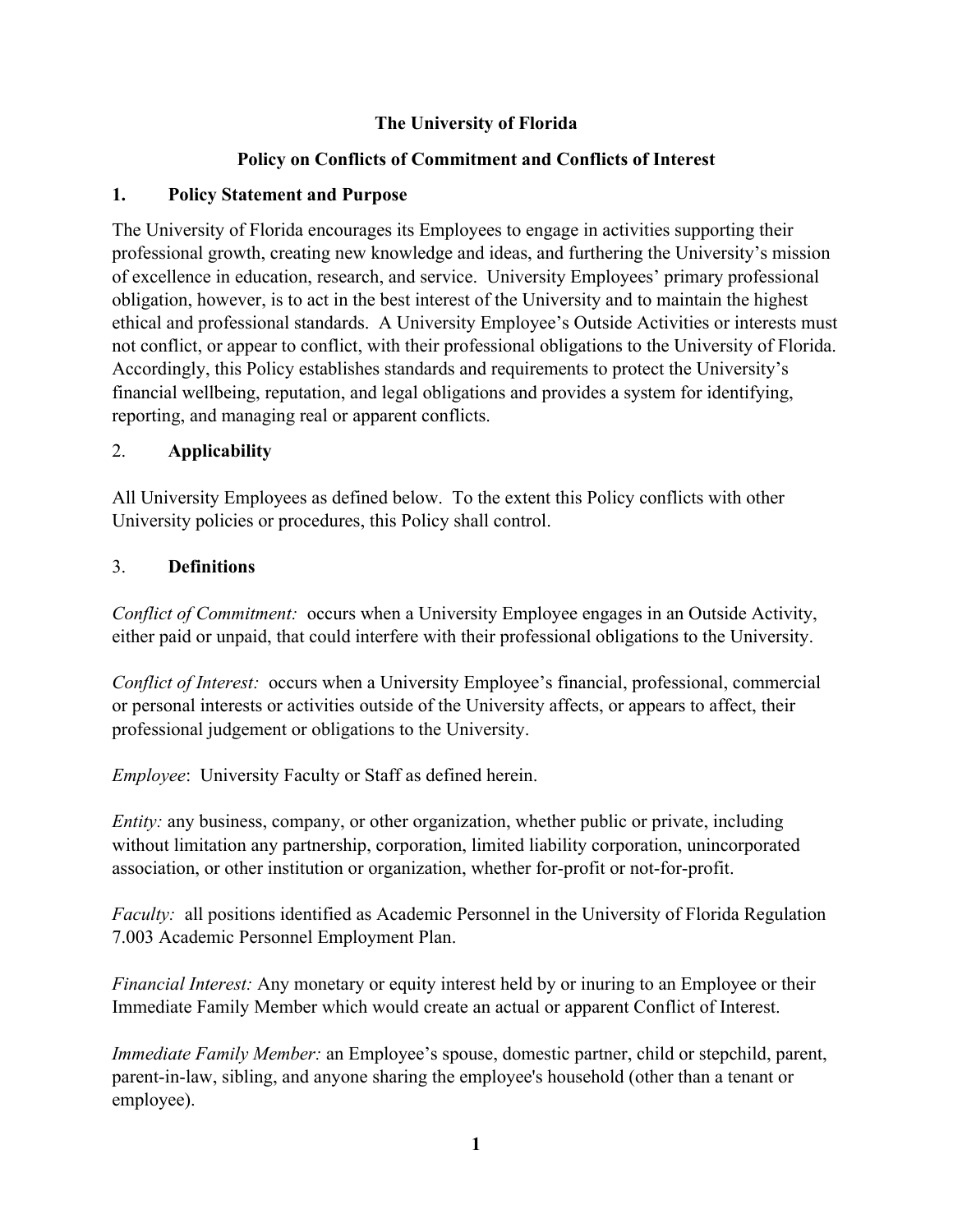*Outside Activity:* any paid or unpaid activity undertaken by an Employee outside of the University which could create an actual or apparent Conflict of Commitment or Conflict of Interest. Outside Activities may include consulting, participating in civic or charitable organizations, working as a technical or professional advisor or practitioner, or holding a parttime job with another employer.

*Reportable Outside Activity:* any Outside Activity that is required to be disclosed to the University through the UFOLIO system.

*Staff*: any regular, non-exempt or exempt employee in research, academic, or administrative positions, including Technical, Executive, Administrative and Managerial Support (TEAMS) staff; University Support Personnel System (USPS) staff; and Other Support Personnel (OSP) as defined in University of Florida Regulation 1.100.

### 4. **Conflicts**

### A. Guiding Principles

Employees of the University of Florida must adhere to the highest ethical and professional standards. Good judgment is essential and no set of rules can adequately address the myriad of potential conflicts. If Employees have questions concerning a potential conflict of commitment or conflict of interest, they must first discuss these concerns with their supervisor<sup>1</sup>. Real or apparent conflicts must be managed or disclosed as set forth in section 5 below.

### B. Conflicts of Commitment

University Employees must commit their primary professional and intellectual energy towards supporting the University's mission of excellence in education, research and service. A Conflict of Commitment occurs when an Employee's professional time or energy is devoted to Outside Activities adversely affecting their capacity to satisfy their obligations to the University of Florida.

Conflicts of Commitment usually involve time allocation. For instance, when an Employee attempts to balance their University responsibilities with Outside Activities such as consulting or volunteering, they may be left with inadequate time to fulfil their University responsibilities adequately.

Employees wishing to engage in an Outside Activity that may present a Conflict of Commitment—however insignificant it may seem to the Employee—must disclose the Outside Activity to their supervisor and receive approval for before engaging in the

**<sup>1</sup>** Certain Outside Activities and Financial Interests must always be disclosed as set forth in section 5 of this Policy. When in doubt, supervisors must advise an Employee to disclose a potential conflict.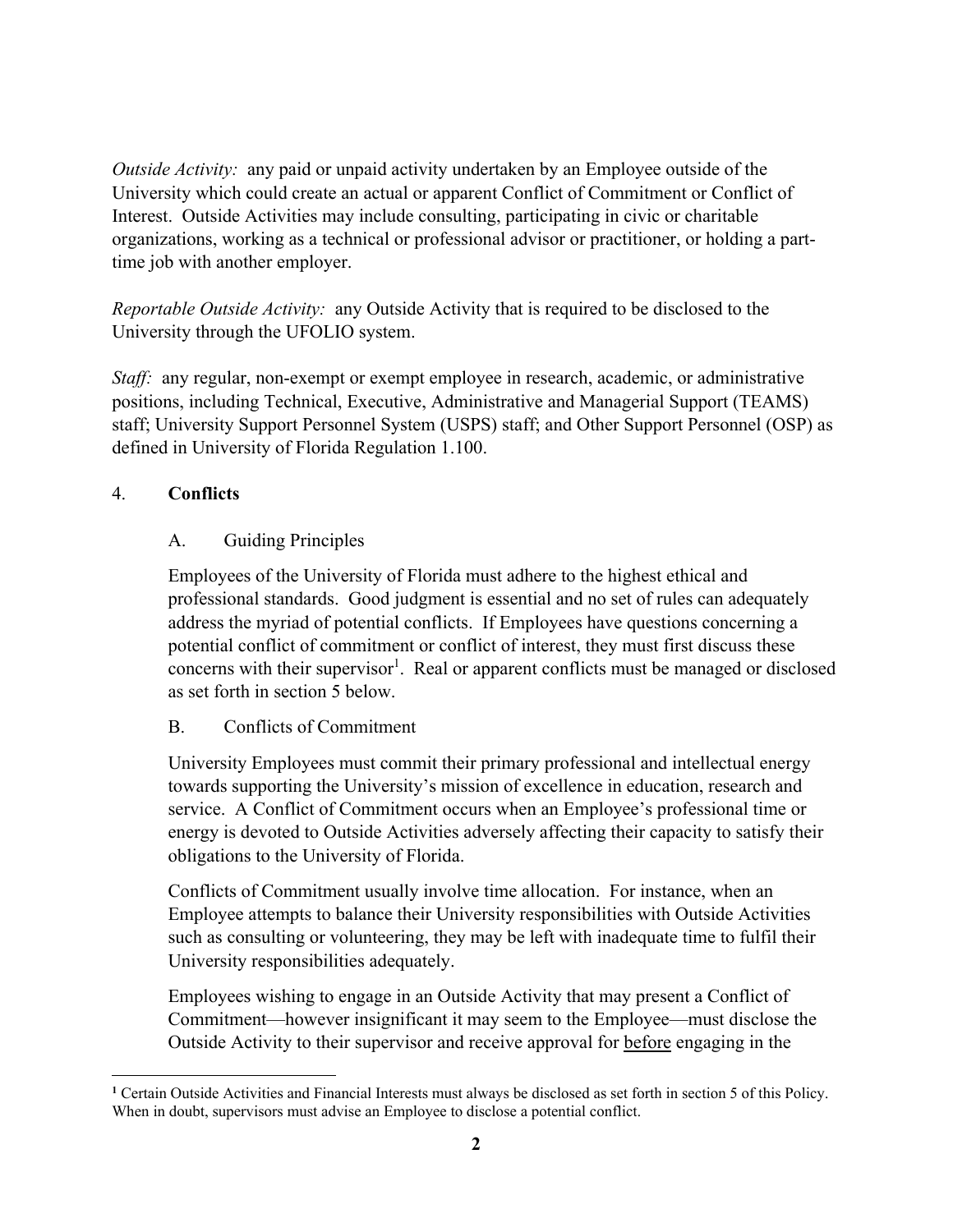outside activity. Irrespective of disclosures, it is the responsibility of University supervisors (in the case of Faculty, their department chairs and deans) to identify and manage any Conflicts of Commitment undertaken by their direct reports.

If the University determines an Outside Activity will result in a Conflict of Commitment, the University may, in its sole discretion, prohibit the individual from engaging in the activity; require the individual take personal time off or a leave of absence to participate in the activity; or implement other measures the University deems reasonably necessary.

C. Conflict of Interest

Employees must avoid situations which interfere with—or reasonably appear to interfere with—their professional obligations to the University. Such situations might create an appearance of impropriety and, therefore, must be disclosed.

As discussed below, Employees will use the UFOLIO system to disclose Outside Activities in which they wish to engage. When the University determines a Conflict of Interest may exist with an Employee, the University may, in its sole discretion, prohibit the individual from engaging in the activity presenting a potential conflict; take actions to limit the individual's activity; or implement other measures the University deems reasonably necessary to eliminate the potential conflict.

### D. Intellectual Property

The University's mission includes fostering invention and the development of new patentable and non-patentable ideas, technologies, methodologies, copyrights and other creations of the human mind. The University attempts to license many of these innovations to commercial entities so the fruits of this innovation may reach the marketplace for the public good and provide resources for further innovation. The University, therefore, must be protected from both real and perceived disclosure of intellectual property with entities in which University inventors have personal or financial interests or are adverse to the University's interest. More information, including applicable definitions, the University's ownership rights to inventions and works can be found in the University's Intellectual Property Policy located here: http://generalcounsel.ufl.edu/media/generalcounselufledu/documents/Intellectual-Property-Policy.pdf

#### **5. Disclosure Requirements**

### A. When to Disclose

1. Conflict of Interest:

Regardless of whether an Outside Activity occurs during a University assignment or appointment, Employees must disclose certain Outside Activities and Financial Interests through the UFOLIO system (and receive approval through the UFOLIO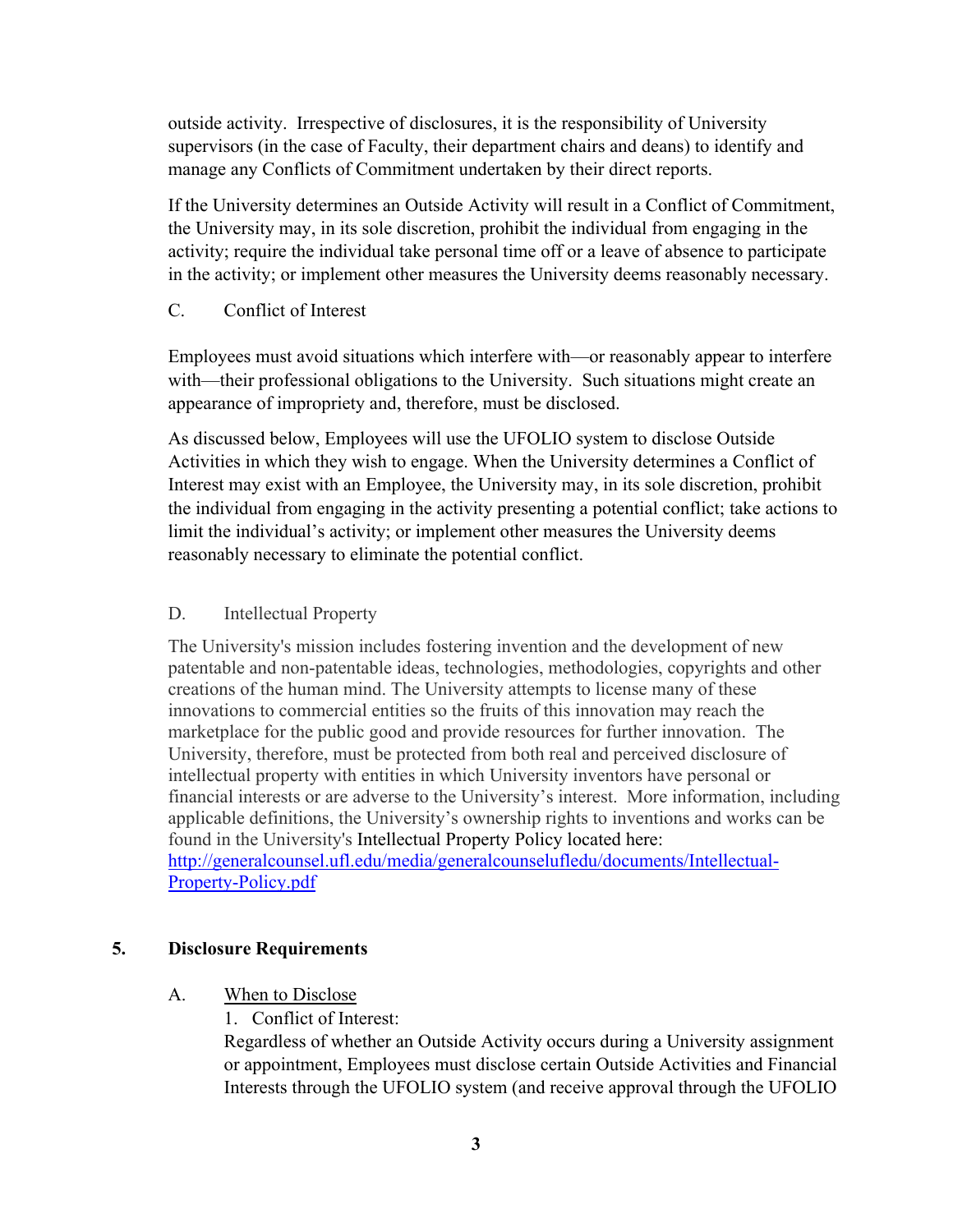System prior to commencing such activities or pursuing such interests), which may lead to a Conflict of Interest under the following circumstances:

- 2. Upon initial hiring or engagement with the University;
- 3. Prior to acquiring a new Financial Interest;
- 4. Prior to engaging in, or committing to engage in, an Outside Activity;
- 5. Prior to accepting a position or role which could reasonably be perceived as creating a Conflict of Interest;
- 6. Prior to entering a relationship, including a familial relationship, which could reasonably be perceived as creating a Conflict of Interest; and
- 7. At least annually, even if attesting to no change from previous disclosures.

Employees failing to receive approval through the UFOLIO system prior to commencing an Outside Activity as required herein may be subject to administrative or disciplinary action as set forth in section 7 below. The absence of express disapproval of an outside activity does not constitute approval by the University.

Regarding the annual reporting obligation in section 5(A)7 above, Employees must annually disclose their Financial Interests and Outside Activities existing at that time or which existed in the previous calendar year. The University will make efforts to provide courtesy notice to Employees at least 30 days prior to their annual disclosure date. However, the failure to provide such notice or the failure of an Employee to receive such notice does not relieve an Employee of the obligation to make a timely annual disclosure.

2. Conflict of Commitment:

Employees must disclose to their supervisor any Outside Activity that may create a Conflict of Commitment, either alone or together with other Outside Activities, before engaging in the Outside Activity. Irrespective of whether an Outside Activity is disclosed, however, it is the responsibility of all supervisors to identify any Conflicts of Commitment undertaken by their direct reports and manage it appropriately. If a supervisor is unsure whether a given activity poses a Conflict of Commitment or how to manage it, the supervisor should consult with the dean or vice president to whom they report.

### B. What to Disclose

The following potential Conflicts of Interest and Outside Activities must be disclosed as provided below:

1. Management or Material Interest: You, your spouse, dependent children, or relatives have a management position (e.g., officer, director, partner, proprietor), or a material (more that 5% ownership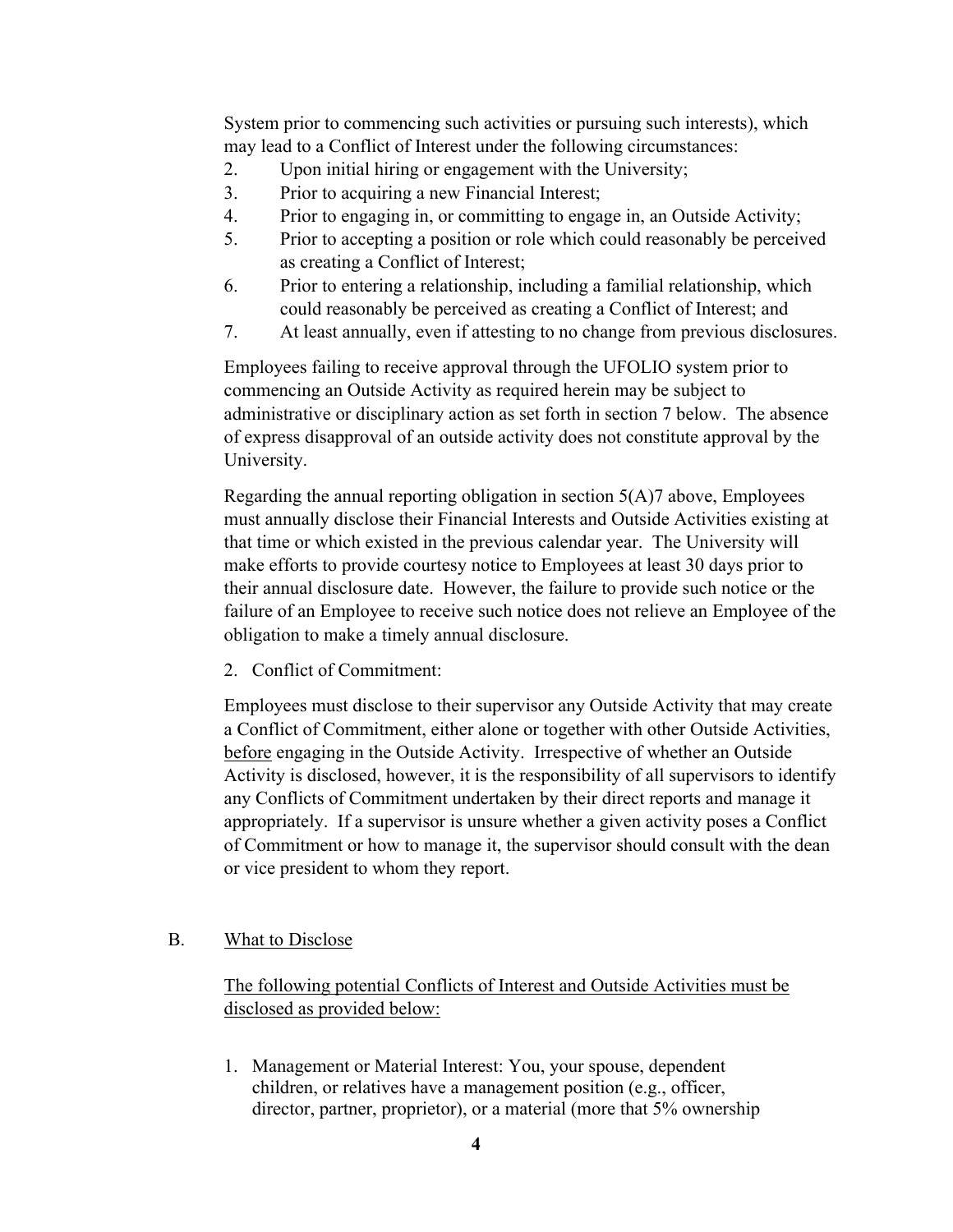interest in the entity) financial interest in an entity that enters into any agreements or contracts with UF (e.g., service agreements, leases, sales agreements).

- 2. Publicly-Traded Entity Payments/Ownership: You, your spouse, or dependent children receive payments or have an ownership interest of \$5,000 or more (including shares, partnership stake, or derivative interests such as stock options) in a publicly-traded entity where the ownership interest reasonably appears to be related to your institutional responsibilities. [Note: This does not include if the ownership interest is managed by a third party such as a mutual or retirement fund.]
- 3. Privately-Held Entity Ownership: You, your spouse, or dependent children have any ownership interest in a privately held entity where the ownership interest reasonably appears to be related to your institutional responsibilities.
- 4. Public Office/Candidate: You are a candidate for public office or you hold public office.
- 5. Outside Teaching Appointments: You have or you are seeking approval to hold a teaching appointment with any entity other than UF.
- 6. Outside Research: You conduct or you are seeking approval to conduct any research at, or receive any research funding from or through, any entity other than UF. [Note: Research conducted at outside entities as part of a UF sponsored project or research funding received by UF does not need to be disclosed.]
- 7. Classroom Works: You require or you are seeking approval to require students to purchase works used in your classroom you or your spouse created, authored or co-authored (e.g., textbook(s), computer software, electronic or digital media) and for which you or your spouse will receive, or anticipate receiving payment, loan, subscription, advance, deposit of money, service, or anything of value.
- 8. Royalties/Licensing/Copyright Income: You receive royalties, licensing fees and/or copyright income in excess of \$5000 annually from an entity other than UF.
- 9. Expert Witness/Legal Consulting: You serve or you are seeking approval to serve as an expert witness and/or engage in consulting in a legal matter like a lawsuit or a potential lawsuit.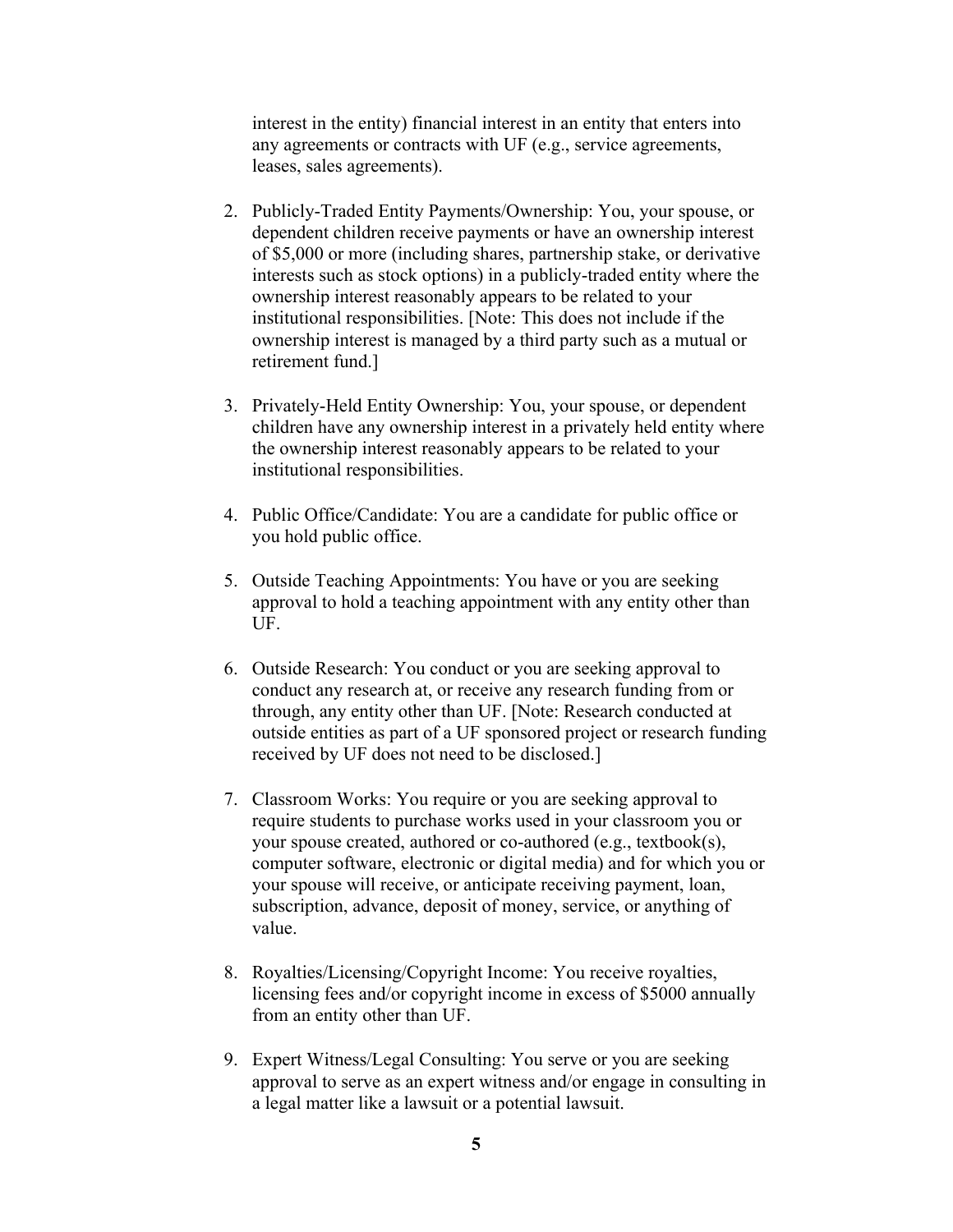- 10. Professional Services Related to UF Expertise: You provide or you are seeking approval to provide paid or unpaid professional services to an outside entity and the professional services relate to your UF expertise.
- 11. Leadership Roles: You have a senior management, administrative, or leadership role, whether paid or unpaid, with an outside entity related to your UF expertise where you make executive business and/or financial decisions on behalf of the outside entity.

### C. How to Disclose

- 1. Conflict of Interest. Outside Activities and Financial Interests required to be disclosed under this Policy can be found at, and shall be made through, the University's online reporting system, UFOLIO. UFOLIO, including FAQ and other information, can be accessed here: https://compliance.ufl.edu/ufolio/
- 2. Conflict of Commitment. Disclosure of a potential Conflict of Commitment shall be made to the University Employee's supervisor in the manner specified by the respective Employee's department. In the absence of a specified manner for approval of a Conflict of Commitment, the Employee must at least obtain approval from the Employee's supervisor in writing and in a form that demonstrates the supervisor was informed of the full extent of the Outside Activity and commitment prior to approval. Outside Activities presenting a potential Conflict of Commitment must be disclosed and approved before the Employee undertakes the activity.
- D. Failure to Disclose
	- 1. Failure to disclose a Reportable Outside Activity by a respective deadline shall result in a written notification from the University, with copies to the Employee's supervisor, department chair and dean, directing the Employee to complete their disclosure within 10 business days.
	- 2. Failure to disclose more than 10 business days following the receipt of a delinquency notification shall result in a written reprimand from the University, with copies to the Employee's supervisor, department chair and dean, as applicable, indicating the Employee must complete their disclosure within 10 business days.
	- 3. If an Employee fails to disclose more than 10 business days following receipt of a written reprimand, the University may take administrative or disciplinary action against the Employee up to and including termination of employment.